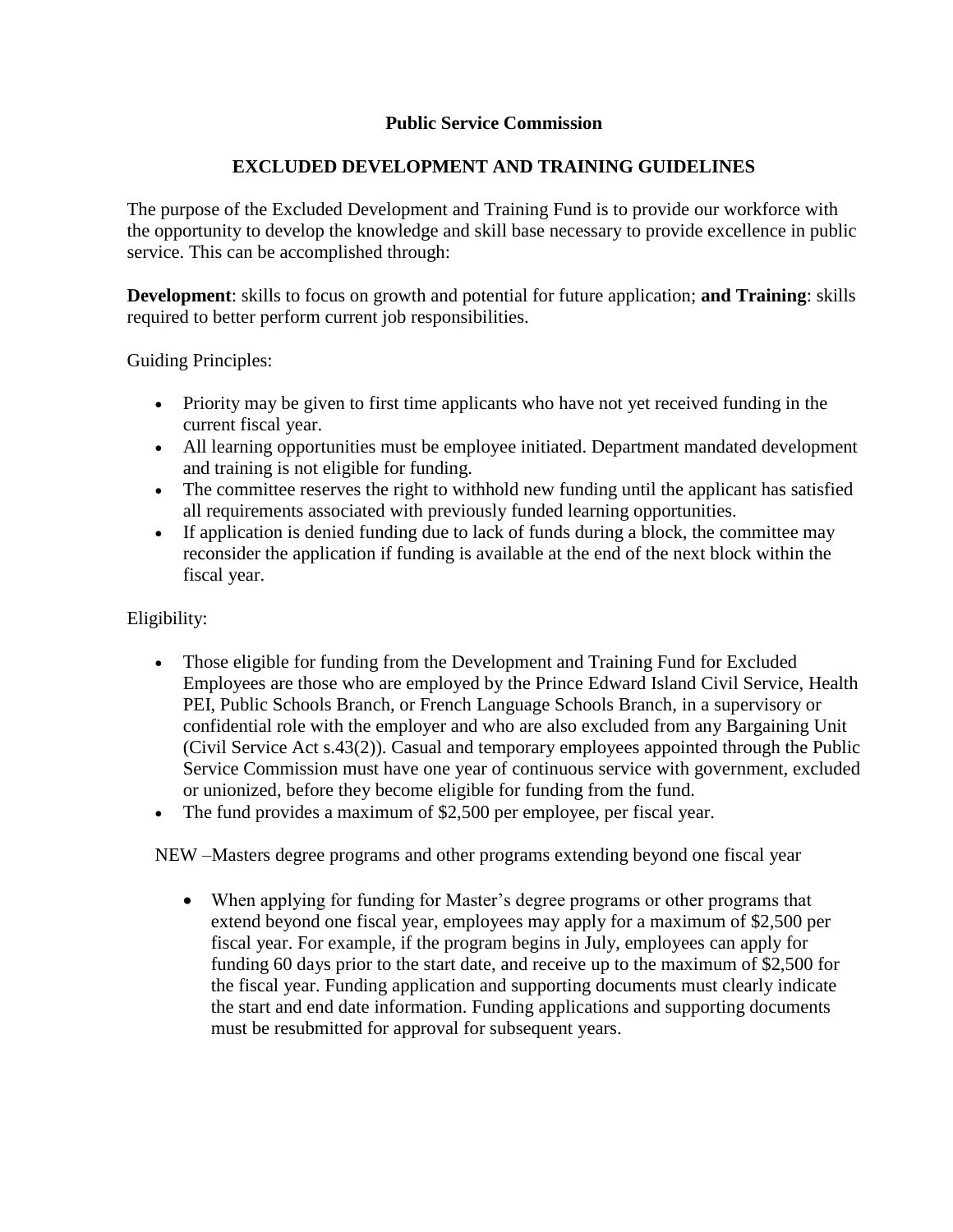# **Program Funding Criteria:**

The learning opportunity must support the growth of knowledge and skills beneficial to both the employee and employer and to the broader public service.

# **Individual Development and Training Criteria:**

The Development and Training Fund Selection Committee meets monthly to evaluate applications and make decisions. Each completed application is reviewed to ensure the applicant and learning opportunity are eligible for funding under the terms of the policy and guidelines. Application must be completed in full and is accompanied by the supporting material.

Incomplete applications will not be considered.

- The fund is divided into three blocks
- Block 1 Learning opportunities taking place between April 1 July 31.
- Block 2 Learning opportunities taking place between August 1 November 30.
- Block 3 Learning opportunities taking place between December 1 March 31.
- Applications for funding must be submitted no earlier than 60 calendar days prior to the commencement of the learning opportunity.
- Applications may be submitted in excess of 60 calendar days prior to the commencement of the learning opportunity only if an early bird registration is offered.
- Applications will NOT be accepted after the commencement of the learning opportunity.
- Deadline for submitting applications is the second Wednesday of each month. Example: If you wish to apply for funding for the end of June, your application must be submitted no later than the second Wednesday of June (the month when the learning opportunity is scheduled).

For further clarification, please contact the Fund Administrator.

- MARCH ONLY: Applications will be reviewed after the March deadline on a first come first serve basis for learning opportunities commencing prior to March 31. Please Note: All applications must still be received prior to the commencement of the learning opportunity.
- The start date of the learning opportunity must fall within the current fiscal year (April 1) to March 31).
- The following will be considered for funding: costs of registration of learning opportunities that provide skills and knowledge that will benefit the broader public sector. Conferences, seminars, workshops and short courses offered by organizations outside of government.
- Cost of the following are not eligible for funding: fees, meals, course materials, books, salary, travel, accommodations, professional dues, membership fees and exams.
- Where time off is required to attend the learning opportunity, the employee must obtain prior support from his or her department. Evidence of this support is required in the form of a supervisor's signature on the application form.
- All unsuccessful or incomplete learning opportunities will not receive further funding.
- Anything not indicated above will be decided at the discretion of the committee.